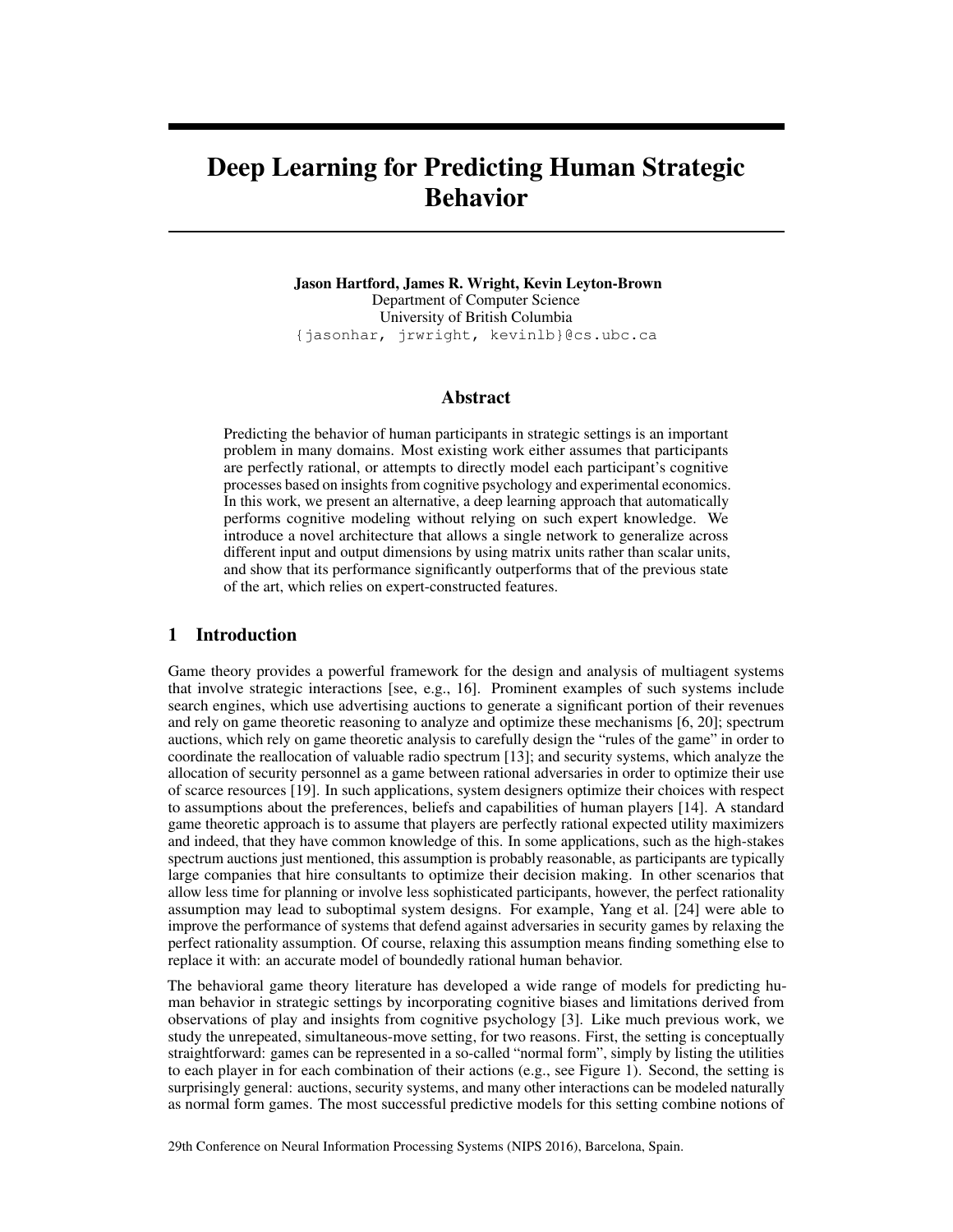<span id="page-1-0"></span>

Figure 1: An example  $3 \times 3$  normal form game. The row player chooses from actions  $\{T, M, B\}$ and the column player chooses from actions {R, C, L}. If the row player played action *T* and column player played action *C*, their resulting payoffs would be 3 and 5 respectively. Given such a matrix as input we aim to predict the distribution over the row player's choice of actions defined by the observed frequency of selected actions shown on the right.

iterative reasoning and noisy best response [\[21\]](#page-8-8) and use hand-crafted features to model the behavior of non-strategic players [\[23\]](#page-8-9).

The recent success of deep learning has demonstrated that predictive accuracy can often be enhanced, and expert feature engineering dispensed with, by fitting highly flexible models that are capable of learning novel representations. A key feature in successful deep models is the use of careful design choices to encode "*basic* domain knowledge of the input, in particular its topological structure. . . to *learn* better features" [\[1,](#page-8-10) emphasis original]. For example, feed-forward neural nets can, in principle, represent the same functions as convolution networks, but the latter tend to be more effective in vision applications because they encode the prior that low-level features should be derived from the pixels within a small neighborhood and that predictions should be invariant to small input translations. Analogously, Clark and Storkey [\[4\]](#page-8-11) encoded the fact that a Go board is invariant to rotations. These modeling choices constrain more general architectures to a subset of the solution space that is likely to contain good solutions. Our work seeks to do the same for the behavioral game theory setting, identifying novel prior assumptions that extend deep learning to predicting behavior in strategic scenarios encoded as two player, normal-form games.

A key property required of such a model is invariance to game size: a model must be able to take as input an  $m \times n$  bimatrix game (i.e., two  $m \times n$  matrices encoding the payoffs of players 1 and 2 respectively) and output an m-dimensional probability distribution over player 1's actions, for arbitrary values of  $n$  and  $m$ , including values that did not appear in training data. In contrast, existing deep models typically assume either a fixed-dimensional input or an arbitrary-length sequence of fixed-dimensional inputs, in both cases with a fixed-dimensional output. We also have the prior belief that permuting rows and columns in the input (i.e., changing the order in which actions are presented to the players) does not change the output beyond a corresponding permutation. In Section [3,](#page-2-0) we present an architecture that operates on matrices using scalar weights to capture invariance to changes in the size of the input matrices and to permutations of its rows and columns. In Section [4](#page-6-0) we evaluate our model's ability to predict distributions of play given normal form descriptions of games on a dataset of experimental data from a variety of experiments, and find that our feature-free deep learning model significantly exceeds the performance of the current state-of-the-art model, which has access to hand-tuned features based on expert knowledge [\[23\]](#page-8-9).

## 2 Related Work

**Prediction in normal form games.** The task of predicting actions in normal form games has been studied mostly in the behavioral game theory literature. Such models tend to have few parameters and to aim to describe previously identified cognitive processes. Two key ideas are the relaxation of best response to "quantal response" and the notion of "limited iterative strategic reasoning". Models that assume *quantal response* assume that players select actions with probability increasing in expected utility instead of always selecting the action with the largest expected utility [\[12\]](#page-8-12). This is expressed formally by assuming that players select actions,  $a_i$ , with probability,  $s_i$ , given by the *logistic quantal response function*  $s_i(a_i) = \frac{\exp(\lambda u_i(a_i, s_{-i}))}{\sum_{a'} \exp(\lambda u_i(a'_i, s_{-i}))}$  $\frac{\exp(\lambda u_i(a_i, s_{-i}))}{a'_i \exp(\lambda u_i(a'_i, s_{-i}))}$ . This function is equivalent to the familiar softmax function with an additional scalar sharpness parameter  $\lambda$  that allows the function to output the best response as  $\lambda \to \infty$  and the uniform distribution as  $\lambda \to 0$ . This relaxation is motivated by the behavioral notion that if two actions have similar expected utility then they will also have similar probability of being chosen. *Iterative strategic reasoning* means that players perform a bounded

number of steps of reasoning in deciding on their actions, rather than always converging to fixed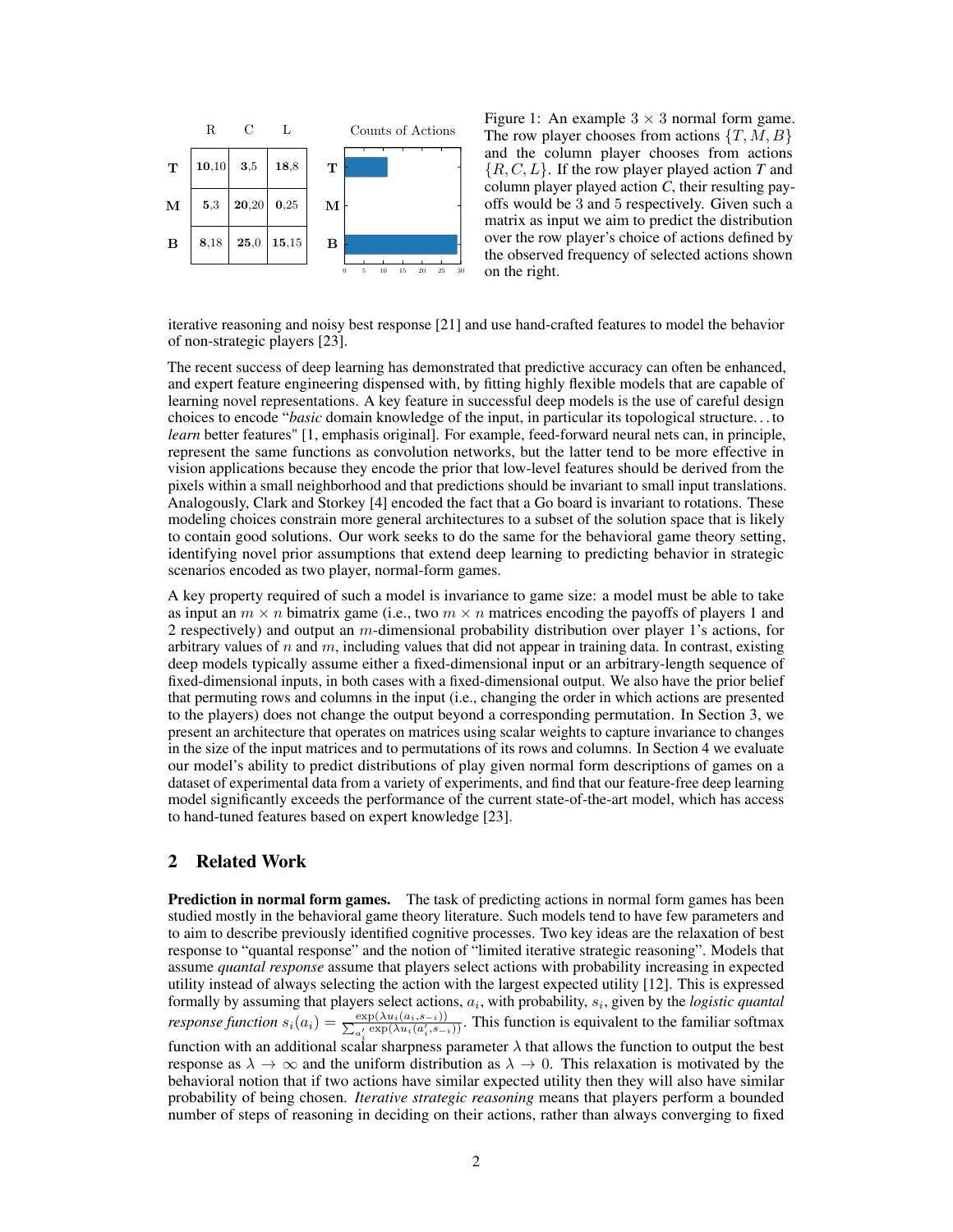points as in classical game theory. Models incorporating this idea typically assume that every agent has an integer *level*. Non-strategic, "level-0" players choose actions uniformly at random; level-k players best respond to the level- $(k - 1)$  players [\[5\]](#page-8-13) or to a mixture of levels between level-0 and level- $(k - 1)$  [\[2\]](#page-8-14). The two ideas can be combined, allowing players to quantally respond to lower level players [\[18,](#page-8-15) [22\]](#page-8-16). Because iterative reasoning models are defined recursively starting from a base-case of level-0 behavior, their performance can be improved by better modeling the non-strategic level-0 players. Wright and Leyton-Brown [\[23\]](#page-8-9) combine quantal response and bounded steps of reasoning with a model of non-strategic behavior based on hand-crafted game theoretic features. To the best of our knowledge, this is the current state-of-the-art model.

**Deep learning.** Deep learning has demonstrated much recent success in solving supervised learning problems in vision, speech and natural language processing [see, e.g., [9,](#page-8-17) [15\]](#page-8-18). By contrast, there have been relatively few applications of deep learning to multiagent settings. Notable exceptions are Clark and Storkey [\[4\]](#page-8-11) and the policy network used in Silver et al. [\[17\]](#page-8-19)'s work in predicting the actions of human players in Go. Their approach is similar in spirit to ours: they map from a description of the Go board at every move to the choices made by human players, while we perform the same mapping from a normal form game. The setting differs in that Go is a single, sequential, zero-sum game with a far larger, but fixed, action space, which requires an architecture tailored for pattern recognition on the Go board. In contrast, we focus on constructing an architecture that generalizes across general-sum, normal form games.

We enforce invariance to the size of the network's input. Fully convolutional networks [\[11\]](#page-8-20) achieve invariance to the image size in a similar by manner replacing all fully connected layers with convolutions. In its architectural design, our model is mathematically similar to Lin et al. [\[10\]](#page-8-21)'s Network in Network model, though we derived our architecture independently using game theoretic invariances. We discuss the relationships between the two models at the end of Section [3.](#page-6-1)

## <span id="page-2-0"></span>3 Modeling Human Strategic Behavior with Deep Networks

A natural starting point in applying deep networks to a new domain is testing the performance of a regular feed-forward neural network. To apply such a model to a normal form game, we need to flatten the utility values into a single vector of length  $mn + nm$  and learn a function that maps to the msimplex output via multiple hidden layers. Feed-forward networks can't handle size-invariant inputs, but we can temporarily set that problem aside by restricting ourselves to games with a fixed input size. We experimented with that approach and found that feed-forward networks often generalized poorly as the network overfitted the training data (see Section 2 of the supplementary material for experimental evidence). One way of combating overfitting is to encourage invariance through data augmentation: for example, one may augment a dataset of images by rotating, shifting and scaling the images slightly. In games, a natural simplifying assumption is that players are indifferent to the order in which actions are presented, implying invariance to permutations of the payoff matrix.[1](#page-2-1) Incorporating this assumption by randomly permuting rows or columns of the payoff matrix at every epoch of training dramatically improved the generalization performance of a feed-forward network in our experiments, but the network is still limited to games of the size that it was trained on.

Our approach is to enforce this invariance in the model architecture rather than through data augmentation. We then add further flexibility using novel "pooling units" and by incorporating iterative response ideas inspired by behavioral game theory models. The result is a model that is flexible enough to represent the all the models surveyed in Wright and Leyton-Brown [\[22,](#page-8-16) [23\]](#page-8-9)—and a huge space of novel models as well—and which can be identified automatically. The model is also invariant to the size of the input payoff matrix, differentiable end to end and trainable using standard gradient-based optimization.

The model has two parts: *feature layers* and *action response layers*; see Figure [2](#page-3-0) for a graphical overview. The feature layers take the row and column player's normalized utility matrices  $\mathbf{U}^{(r)}$  and  $\mathbf{U}^{(c)} \in \mathbb{R}^{m \times n}$  as input, where the row player has m actions and the column player has n actions. The feature layers consist of multiple levels of *hidden matrix units*,  $\mathbf{H}_{i,j}^{(r)} \in \mathbb{R}^{m \times n}$ , each of which calculates a weighted sum of the units below and applies a non-linear activation function. Each layer of hidden units is followed by *pooling units*, which output aggregated versions of the hidden

<span id="page-2-1"></span><sup>&</sup>lt;sup>1</sup>We thus ignore salience effects that could arise from action ordering; we plan to explore this in future work.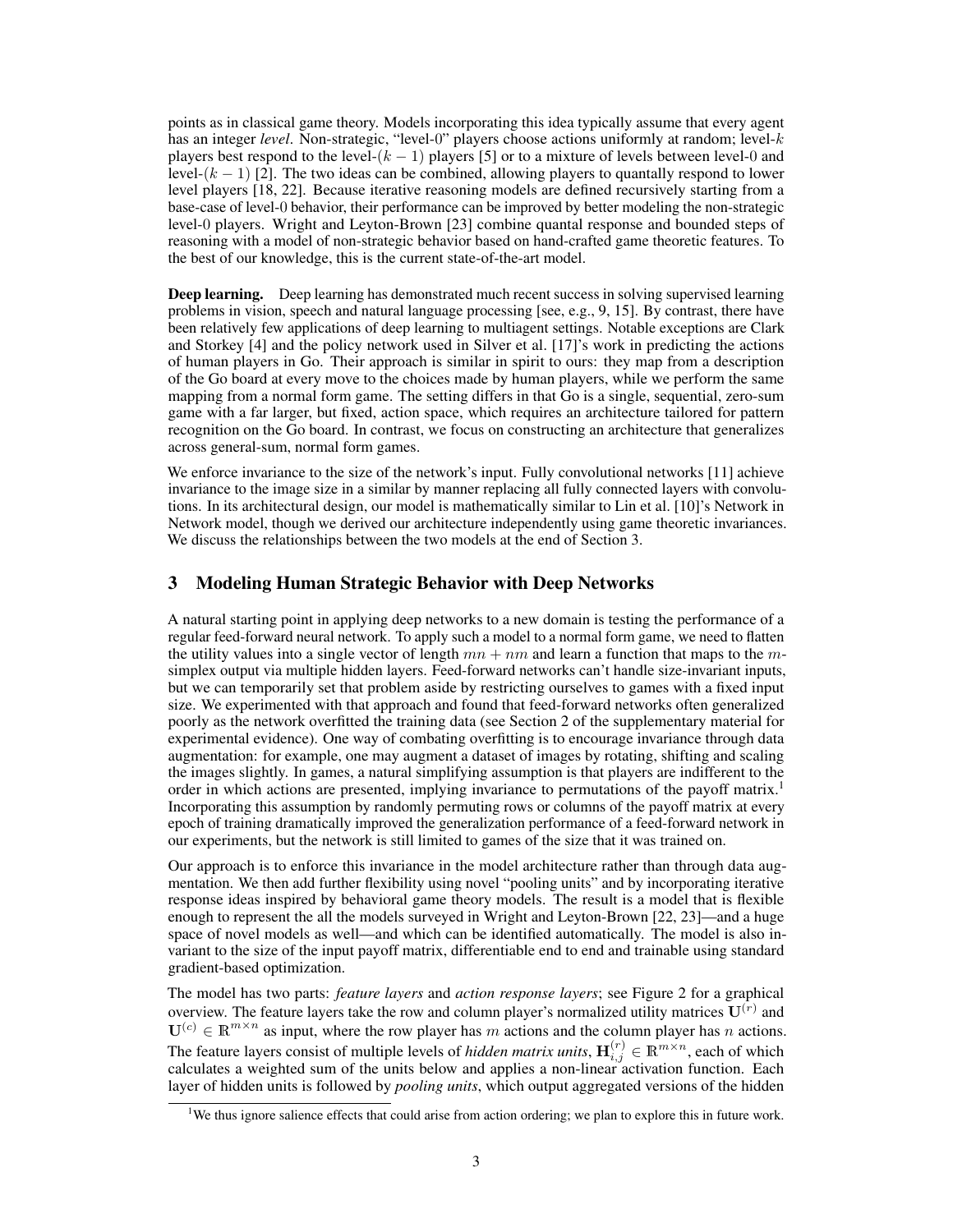<span id="page-3-0"></span>

Figure 2: A schematic representation of our architecture. The feature layers consist of *hidden matrix units* (orange), each of which use *pooling units* to output row- and column-preserving aggregates (blue and purple) before being reduced to distributions over actions in the *softmax units* (red). Iterative response is modeled using the *action response layers* (green) and the final output, y, is a weighted sum of the row player's action response layers.

matrices to be used by the following layer. After multiple layers, the matrices are aggregated to vectors and normalized to a distribution over actions,  $f_i^{(r)} \in \Delta^m$  in *softmax* units. We refer to these distributions as *features* because they encode higher-level representations of the input matrices that may be combined to construct the output distribution.

As discussed earlier, iterative strategic reasoning is an important phenomenon in human decision making; we thus want to allow our models the option of incorporating such reasoning. To do so, we compute features for the column player in the same manner by applying the feature layers to the transpose of the input matrices, which outputs  $f_i^{(c)} \in \Delta^n$ . Each action response layer for a given player then takes the opposite player's preceding action response layers as input and uses them to construct distributions over the respective players' outputs. The final output  $y \in \Delta^m$  is a weighted sum of all action response layers' outputs.

Invariance-Preserving Hidden Units We build a model that ties parameters in our network by encoding the assumption that players reason about each action identically. This assumption implies that the row player applies the same function to each row of a given game's utility matrices. Thus, in a normal form game represented by the utility matrices  $\mathbf{U}^{(r)}$  and  $\mathbf{U}^{(c)}$ , the weights associated with each row of  $U^{(r)}$  and  $U^{(c)}$  must be the same. Similarly, the corresponding assumption about the column player implies that the weights associated with each column of  $\mathbf{U}^{(r)}$  and  $\mathbf{U}^{(c)}$  must also be the same. We can satisfy both assumptions by applying a single scalar weight to each of the utility matrices, computing  $w_r \mathbf{U}^{(r)} + w_c \mathbf{U}^{(c)}$ . This idea can be generalized as in a standard feed-forward network to allow us to fit more complex functions. A hidden matrix unit taking all the preceding hidden matrix units as input can be calculated as

$$
\mathbf{H}_{l,i} = \phi \left( \sum_{j} w_{l,i,j} \, \mathbf{H}_{l-1,j} + b_{l,i} \right) \quad \mathbf{H}_{l,i} \in \mathbb{R}^{m \times n},
$$

where  $H_{l,i}$  is the  $i^{th}$  hidden unit matrix for layer l,  $w_{l,i,j}$  is the  $j^{th}$  scalar weight,  $b_{l,i}$  is a scalar bias variable, and  $\phi$  is a non-linear activation function applied element-wise. Notice that, as in a traditional feed-forward neural network, the output of each hidden unit is simply a nonlinear transformation of the weighted sum of the preceding layer's hidden units. Our architecture differs by maintaining a matrix at each hidden unit instead of a scalar. So while in a traditional feed-forward network each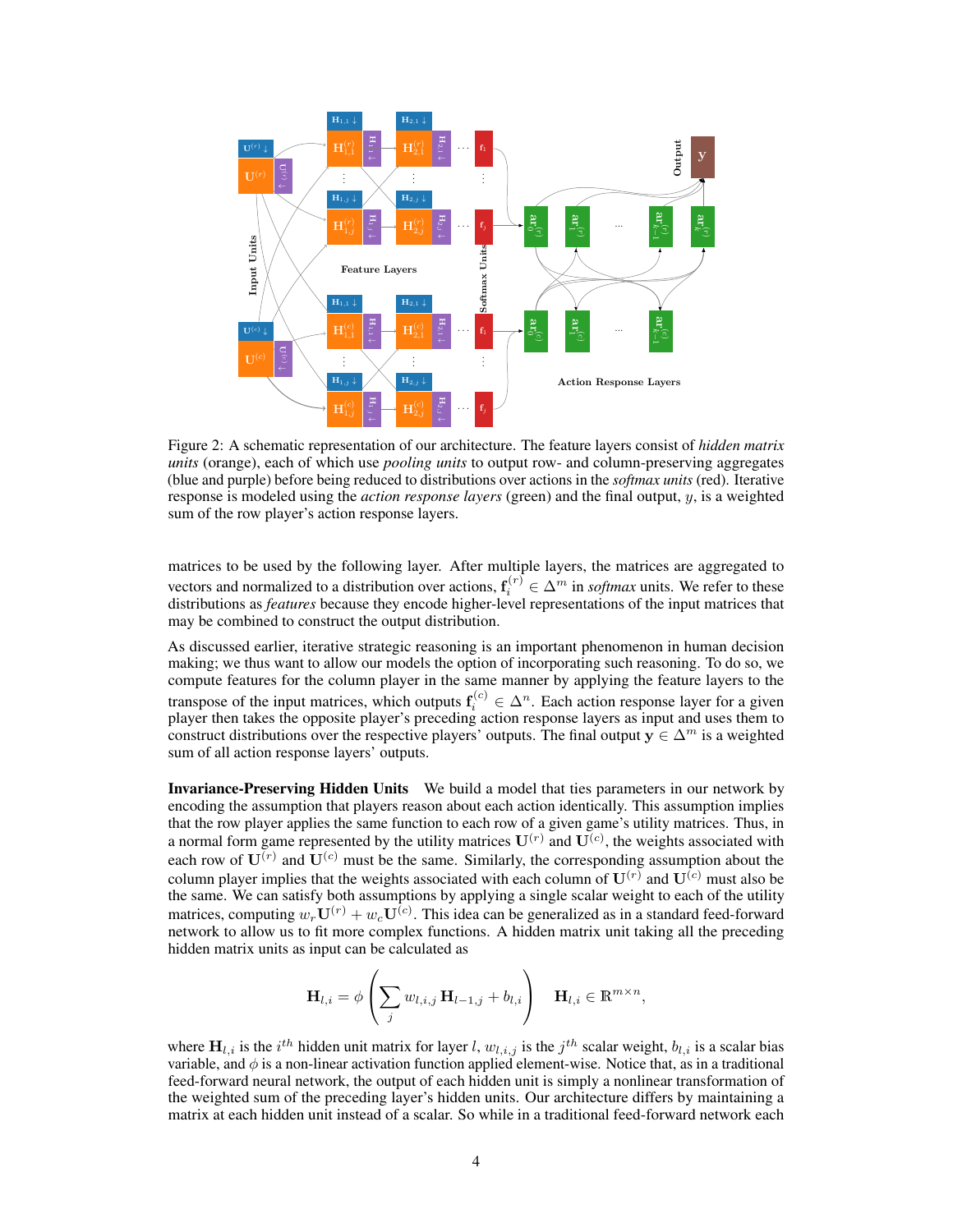<span id="page-4-0"></span>

Figure 3: Left: Without pooling units, each element of every hidden matrix unit depends only on the corresponding to the unit product in the units, teach the layer below; he can be middle element highlighted corresponding to the middle element highlighted in the layer below; he can be layer below; the middle element hig corresponding elements in the units from the layer below; e.g., the middle element highlighted in<br>and depends only on the subject the algorithm of the metrics highlighted in agency. Bight, With red depends only on the value of the elements of the matrices highlighted in orange. Right: With pooling units at each layer in the network, each element of every hidden matrix unit depends both on the corresponding elements in the units below *and* the pooled quantity from each row and column. E.g., the light blue and purple blocks represent the row and column-wise aggregates corresponding to L.g., the fight office and purple blocks represent the fow and column-wise aggregates corresponding to their adjacent matrices. The dark blue and purple blocks show which of these values the red element depends on. Thus, the red element depends on both the dark- and light-shaded orange cells.

midden unit maps the previous layer s vector of outputs into a scalar output, in our architecture hidden unit maps a tensor of outputs from the previous layer into a matrix output. hidden unit maps the previous layer's vector of outputs into a scalar output, in our architecture each matter in mapping the previous hayer system to be update more a seam output, in our architecture cannot hidden unit maps a tensor of outputs from the previous layer into a matrix output.

Tying weights in this way reduces the number of parameters in our network by a factor of  $nm$ , offering two benefits. First, it reduces the degree to which the network is able to overfit; second and more importantly, it makes the model invariant to the size of the input matrices. To see this, notice that each hidden unit maps from a tensor containing the k output matrices of the preceding layer in  $\mathbb{R}^{k \times m \times n}$  to a matrix in  $\mathbb{R}^{m \times n}$  using k weights. Thus our number of parameters in each layer depends on the number of higher than the preceding layer, but not on the sizes of the input and  $\frac{1}{2}$  depends on the sizes of the number of higher and  $\frac{1}{2}$  depends on the sizes of the input and  $\frac{1}{2}$  dependin output matrices. This allows the model to generalize to input sizes that do not appear in training depends on the number of hidden units in the preceding layer, but not on the sizes of the input and<br>output matrices. This allows the model to generalize to input sizes that do not appear in training data output matrices. This allows the model to generalize to input sizes that do not appear in training data.

Pooling units A limitation of the weight tying used in our hidden matrix units is that it for independence between the elements of their matrices, preventing the network from learning function that compare the values of related elements (see Figure 3 (left)). Becall that each element of that compare the values of related elements (see Figure [3](#page-4-0) (left)). Recall that each element of the matrices in our model corresponds to an outcome in a normal form game. A natural game theoretic notion of the "related elements" which we'd like our model to be able to compare is the set of payoffs<br>accessional with each of the players' estima that led to that outcome. This corresponds to the raw and associated with each of the players' actions that led to that outcome. This corresponds to the row and column of each matrix associated with the particular element. Doeling units A limitation of the woisht tring yord in our hidden matrix units is that it forces **Pooling units** A limitation of the weight tying used in our hidden matrix units is that it forces **Pooling units** A filmitation of the weight tying used in our maden matrix units is that it forces<br>independence between the elements of their matrices, preventing the network from learning functions<br>that the property that

This observation motivates our pooling units, which allow information sharing by outputting aggregated versions of their input matrix that may be used by later layers in the network to learn to gregated versions of their input matrix that may be used by fater fayers in the network to lea<br>compare the values of a particular cell in a matrix and its row- or column-wise aggregates. 223 weight the interest of a particular contribution more than one of column more than one compare the values of a particular cell in a matrix and its row- or column-wise aggregates.  $\frac{1}{2}$  respond to beliefs, arises the indicated combination output a weight and then output a weight a weight a weight a weight and then output a weight and then output a weight and then output a weight and then output

<span id="page-4-1"></span>
$$
\mathbf{H} \to \{\mathbf{H}_c, \mathbf{H}_r\} = \left\{ \begin{pmatrix} \max_i h_{i,1} & \max_i h_{i,2} & \cdots \\ \max_i h_{i,1} & \max_i h_{i,2} & \cdots \\ \vdots & \vdots & \vdots \\ \max_i h_{i,1} & \max_i h_{i,2} \end{pmatrix}, \begin{pmatrix} \max_j h_{1,j} & \max_j h_{1,j} & \cdots \\ \max_j h_{2,j} & \max_j h_{2,j} & \cdots \\ \vdots & \vdots & \vdots \\ \max_j h_{m,j} & \max_j h_{m,j} & \cdots \end{pmatrix} \right\}
$$
(1)

A pooling unit takes a matrix as input and outputs two matrices constructed from row- and columnmaps from  $\mathbb{R}^n \to \mathbb{R}$ . We use the *max* function because it is a necessary to represent known behavioral functions (see Section 4 of the supplementary material for details) and offered the best empirical<br>necessary to represent Above the supplementary material for details) and offered the best empirical performance of the functions we tested. Equation [\(1\)](#page-4-1) shows an example of a pooling layer with *max* functions for some arbitrary matrix  $H$ . The first of the two outp functions for some arbitrary matrix **H**. The first of the two outputs,  $H_c$ , is column-preserving in that it selects the maximum value in each column of **H** and then stacks the resulting vector *n*-dimensional vector m times such that the dimensionality of  $H$  and  $H_c$  are the same. Similarly, the row-preserving output constructs a vector of the max elements in each column and stacks the resulting m-dimensional vector *n* times such that  $H_r$  and  $H$  have the same dimensionality. We stack the vectors that result from the pooling operation in this fashion so that the hidden units from the next layer in the network may take  $H, H_c$  and  $H_r$  as input. This allows these later hidden units to learn functions where each preserving pooling operations respectively. A pooling operation could be any continuous function that preserving pooling operations respectively. A pooling operation could be any continuous function that performance of the functions we tested. Equation (1) shows an example of a pooling layer with *max* functions for some arbitrary matrix **H**. The first of the two outputs,  $H_c$ , is column-preserving in that well as their row and column-preserving maximums (see Figure [3](#page-4-0) (right)). element of their output is a function both of the corresponding element from the matrices below as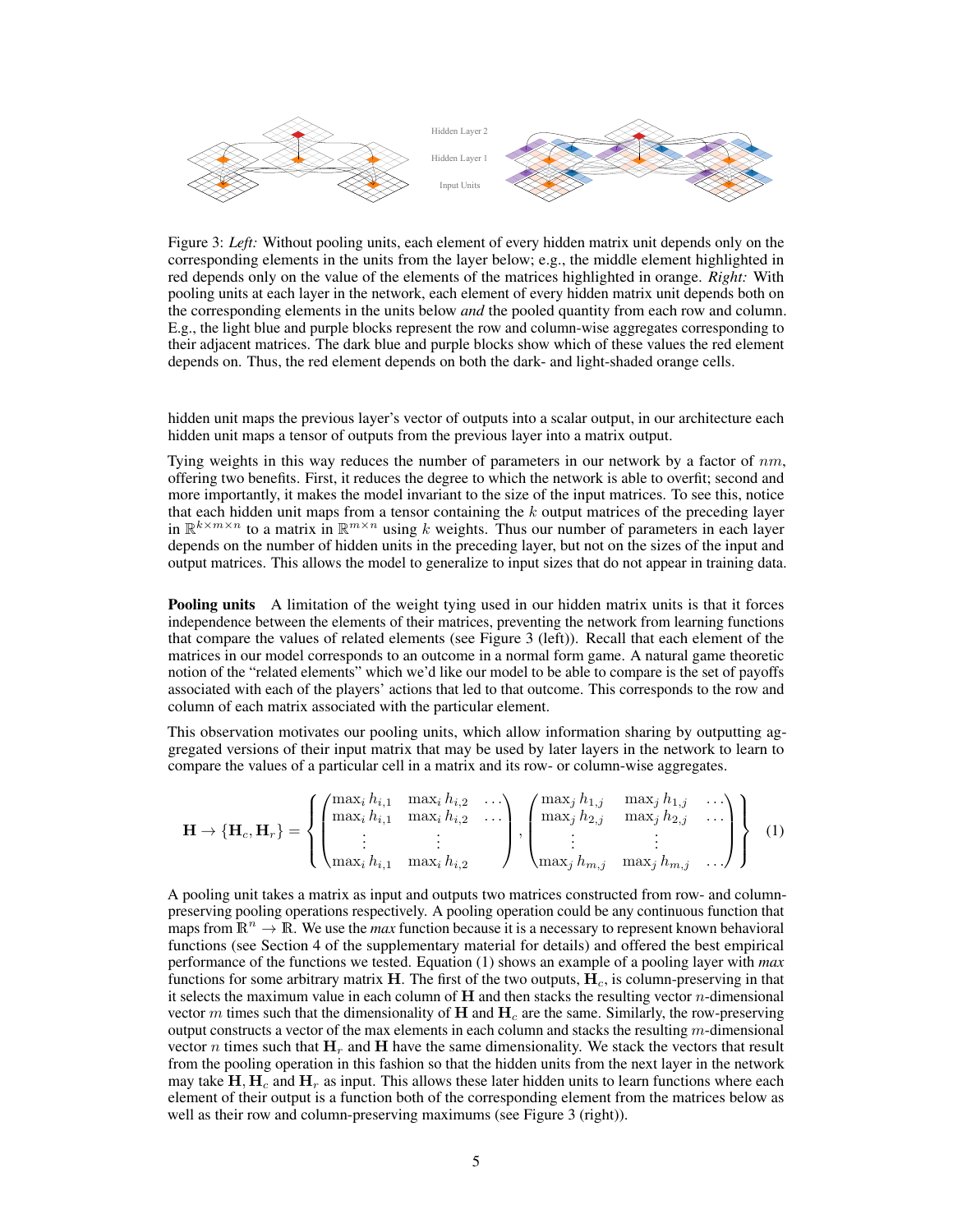**Softmax output** Our model predicts a distribution over the row player's actions. In order to do this, we need to map from the hidden matrices in the final layer,  $H_{L,i} \in R^{m \times n}$ , of the network onto a point on the m-simplex,  $\Delta^m$ . We achieve this mapping by applying a row-preserving sum to each of the final layer hidden matrices  $H_{L,i}$  (i.e. we sum uniformly over the columns of the matrix as described above) and then applying a softmax function to convert each of the resulting vectors  $h_i$ into normalized distributions. This produces k features  $f_i$ , each of which is a distribution over the row player's  $m$  actions:

$$
\mathbf{f}_i = \text{softmax}\left(\mathbf{h}^{(i)}\right) \quad \text{ where } \mathbf{h}_j^{(i)} = \sum_{k=1}^n h_{j,k}^{(i)} \text{ for all } j \in \{1, ..., m\}, \, h_{j,k}^{(i)} \in \mathbf{H}^{(i)} \quad i \in \{1, ..., k\}.
$$

We can then produce the output of our features,  $ar<sub>0</sub>$ , using a weighted sum of the individual features,  $\mathbf{ar}_0 = \sum_{i=1}^k w_i \mathbf{f}_i$ , where we optimize  $w_i$  under simplex constraints,  $w_i \geq 0$ ,  $\sum_i w_i = 1$ . Because each  $f_i$  is a distribution and our weights  $w_i$  are points on the simplex, the output of the feature layers is a mixture of distributions.

Action Response Layers The feature layers described above are sufficient to meet our objective of mapping from the input payoff matrices to a distribution over the row player's actions. However, this architecture is not capable of explicitly representing iterative strategic reasoning, which the behavioral game theory literature has identified as an important modeling ingredient. We incorporate this ingredient using action response layers: the first player can respond to the second's beliefs, the second can respond to this response by the first player, and so on to some finite depth. The proportion of players in the population who iterate at each depth is a parameter of the model; thus, our architecture is also able to learn not to perform iterative reasoning.

More formally, we begin by denoting the output of the feature layers as  $\mathbf{ar}_0^{(r)} = \sum_{i=1}^k w_{0i}^{(r)} \mathbf{f}_i^{(r)}$ , where we now include an index (r) to refer to the output of *row* player's action response layer  $\mathbf{ar}_0^{(r)} \in \Delta^m$ . Similarly, by applying the feature layers to a transposed version of the input matrices, the model also outputs a corresponding  $ar_0^{(c)} \in \Delta^n$  for the column player which expresses the row player's beliefs about which actions the column player will choose. Each action response layer composes its output by calculating the expected value of an internal representation of utility with respect to its belief distribution over the opposition actions. For this internal representation of utility we chose a weighted sum of the final layer of the hidden layers,  $\sum_i w_i \mathbf{H}_{L,i}$ , because each  $\mathbf{H}_{L,i}$  is already some non-linear transformation of the original payoff matrix, and so this allows the model to express utility as a transformation of the original payoffs. Given the matrix that results from this sum, we can compute expected utility with respect to the vector of beliefs about the opposition's choice of actions,  $ar_i^{(c)}$ , by simply taking the dot product of the weighted sum and beliefs. When we iterate  $\mathbf{a}$  this process of responding to beliefs about one's opposition more than once, higher-level players will respond to beliefs,  $ar_i$ , for all i less than their level and then output a weighted combination of these responses using some weights,  $v_{l,i}$ . Putting this together, the  $l^{\bar{t}h}$  action response layer for the *row* player  $(r)$  is defined as

$$
\mathbf{ar}_l^{(r)}=\operatorname{softmax}\Bigg(\lambda_l\Bigg(\sum_{j=0}^{l-1}v_{l,j}^{(r)}\left(\sum_{i=1}^{k}w_{l,i}^{(r)}\mathbf{H}_{L,i}^{(r)}\right)\cdot \mathbf{ar}_j^{(c)}\Bigg)\Bigg),\quad \mathbf{ar}_l^{(r)}\in\Delta^m, l\in\{1,...,K\},
$$

where l indexes the action response layer,  $\lambda_l$  is a scalar sharpness parameter that allows us to sharpen the resulting distribution,  $w_{l,i}^{(r)}$  and  $v_{l,j}^{(r)}$  are scalar weights,  $H_{L,i}$  are the *row* player's k hidden units from the final hidden layer L,  $\mathbf{ar}_j^{(c)}$  is the output of the *column* player's  $j^{th}$  action response layer, and K is the total number of action response layers. We constrain  $w_{li}^{(r)}$  and  $v_{lj}^{(r)}$  to the simplex and use  $\lambda_l$  to sharpen the output distribution so that we can optimize the sharpness of the distribution and relative weighting of its terms independently. We build up the column player's action response layer,  $\mathbf{ar}_l^{(c)}$  $\mathbf{H}_{l}^{(c)}$ , similarly, using the column player's internal utility representation,  $\mathbf{H}_{L,i}^{(c)}$ , responding to the row player's action response layers,  $\mathbf{ar}_l^{(r)}$  $\ell_l^{(r)}$ . These layers are not used in the final output directly but are relied upon by subsequent action response layers of the row player.

Output Our model's final output is a weighted sum of the outputs of the action response layers. This output needs to be a valid distribution over actions. Because each of the action response layers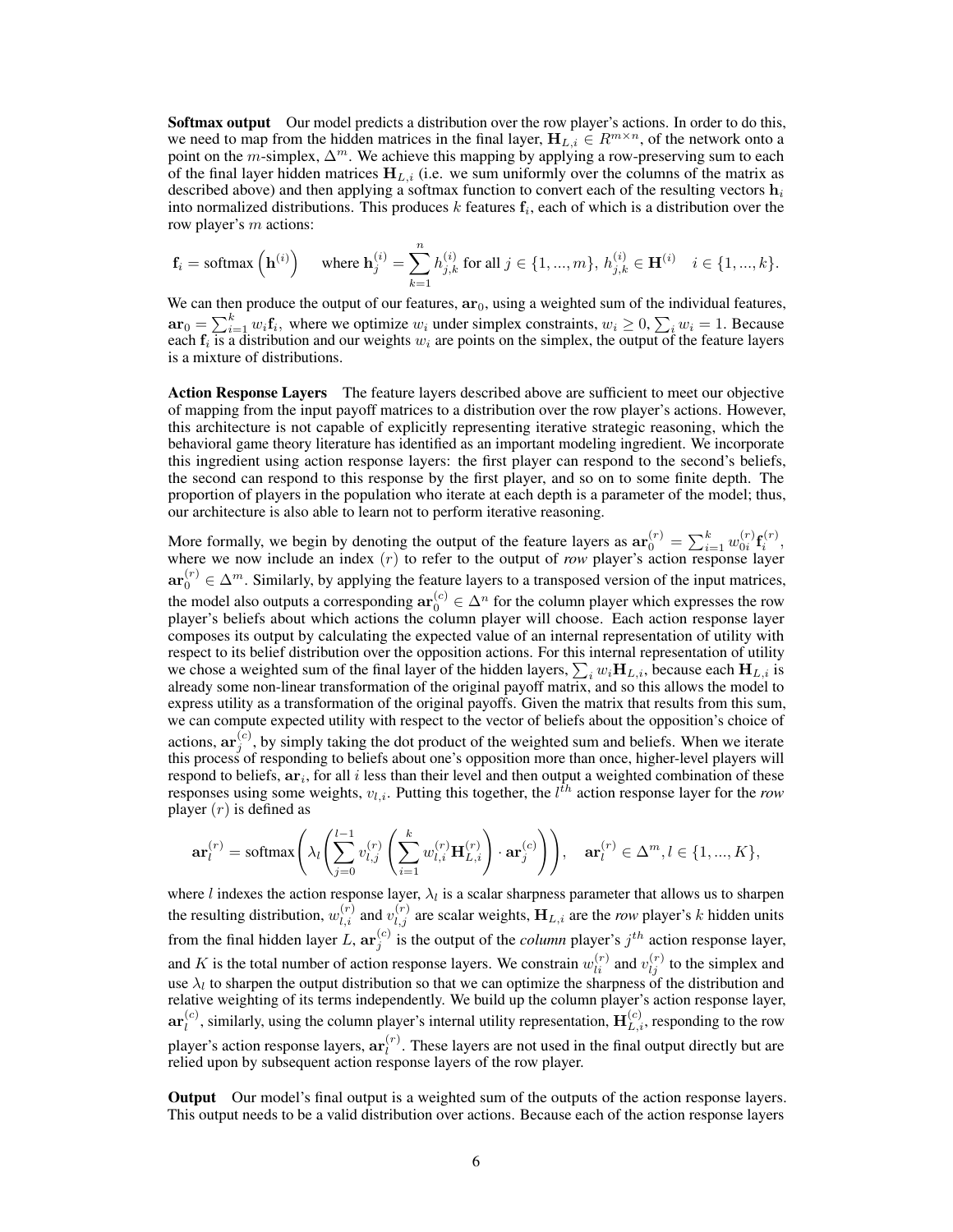also outputs a distribution over actions, we can achieve this requirement by constraining these weights to the simplex, thereby ensuring that the output is just a mixture of distributions. The model's output is thus  $y = \sum_{j=1}^{K} w_j \mathbf{ar}_j^{(r)}$ , where y and  $\mathbf{ar}_j^{(r)} \in \Delta^m$ , and  $w_j \in \Delta^K$ .

<span id="page-6-1"></span>Relation to existing deep models Our model's functional form has interesting connections with existing deep model architectures. We discuss two of these here. First, our invariance-preserving hidden layers can be encoded as *MLP Convolution Layers* described in Lin et al. [\[10\]](#page-8-21) with the twochannel  $1 \times 1$  input  $x_{i,j}$  corresponding to the two players' respective payoffs when actions i and j are played (using patches larger than  $1 \times 1$  would imply the assumption that local structure is important, which is inappropriate in our domain; thus, we do not need multiple *mlpconv* layers). Second, our pooling units are superficially similar to the pooling units used in convolutional networks. However, ours differ both in functional form and purpose: we use pooling as a way of sharing information between cells in the matrices that are processed through our network by taking maximums across entire rows or columns, while in computer vision, max-pooling units are used to produce invariance to small translations of the input image by taking maximums in a small local neighborhood.

Representational generality of our architecture Our work aims to extend existing models in behavioral game theory via deep learning, not to propose an orthogonal approach. Thus, we must demonstrate that our representation is rich enough to capture models and features that have proven important in that literature. We omit the details here for space reasons (see the supplementary material, Section 4), but summarize our findings. Overall, our architecture can express the *quantal cognitive hierarchy* [\[23\]](#page-8-9) and *quantal level-*k [\[18\]](#page-8-15) models and as their sharpness tends to infinity, their best-response equivalents *cognitive hierarchy* [\[2\]](#page-8-14) and *level-*k [\[5\]](#page-8-13). Using feature layers we can also encode all the behavioral features used in Wright and Leyton-Brown [\[23\]](#page-8-9). However, our architecture is not universal; notably, it is unable to express certain features that are likely to be useful, such as identification of dominated strategies. We plan to explore this in future work.

## 4 Experiments

Experimental Setup We used a dataset combining observations from 9 human-subject experimental studies conducted by behavioral economists in which subjects were paid to select actions in normal-form games. Their payment depended on the subject's actions and the actions of their unseen opposition who chose an action simultaneously (see Section 1 of the supplementary material for further details on the experiments and data).

We are interested in the model's ability to predict the distribution over the row player's action, rather than just its accuracy in predicting the most likely action. As a result, we fit models to maximize the likelihood of training data  $\mathbb{P}(\mathcal{D}|\theta)$  (where  $\theta$  are the parameters of the model and  $\mathcal D$  is our dataset) and evaluate them in terms of negative log-likelihood on the test set.

All the models presented in the experimental section were optimized using Adam [\[8\]](#page-8-22) with an initial learning rate of 0.0002,  $\beta_1 = 0.9$ ,  $\beta_2 = 0.999$  and  $\epsilon = 10^{-8}$ . The models were all regularized using Dropout with probability 0.2 and  $L_1$  regularization with parameter = 0.01. They were all trained until there was no training set improvement up to a maximum of 25 000 epochs and the parameters from the iteration with the best training set performance was returned.

Our architecture imposes simplex constraints on the mixture weight parameters. Fortunately, simplex constraints fall within the class of *simple constraints* that can be efficiently optimized using the projected gradient algorithm [\[7\]](#page-8-23). The algorithm modifies standard SGD by projecting the relevant parameters onto the constraint set after each gradient update.

<span id="page-6-0"></span>Experimental Results Figure [4](#page-7-0) (left) shows a performance comparison between a model built using our deep learning architecture with only a single action response layer (i.e. no iterative reasoning; details below) and the previous state of the art, quantal cognitive hierarchy (QCH) with hand-crafted features (shown as a blue line); for reference we also include the best feature-free model, QCH with a uniform model of level-0 behavior (shown as a pink line). We refer to an instantiation of our model with L hidden layers and K action response layers as an  $N + K$  layer network. All instantiations of our model with 3 or more layers significantly improved on both alternatives and thus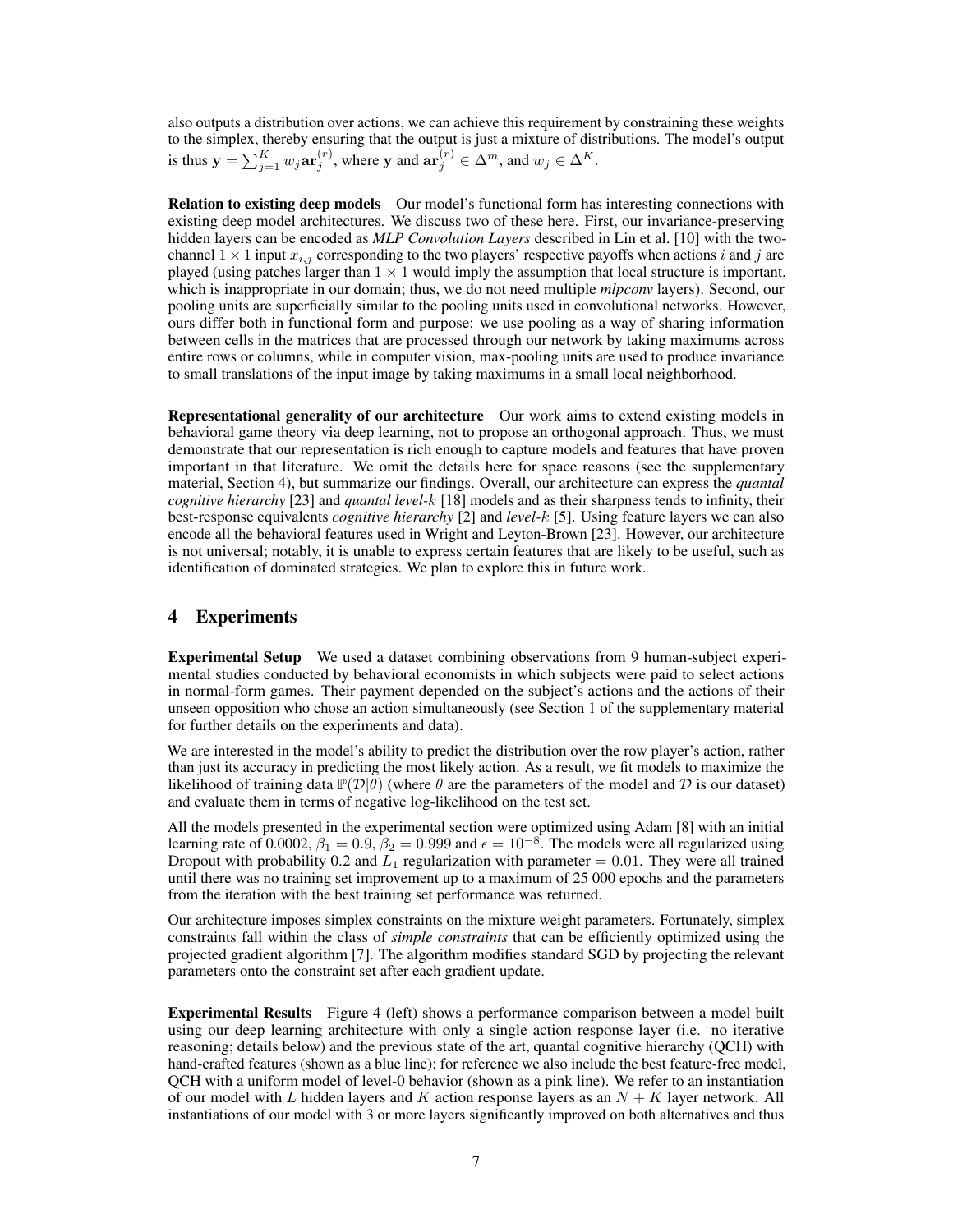<span id="page-7-0"></span>

Figure 4: Negative Log Likelihood Performance. The error bars represent 95% confidence intervals across 10 rounds of 10-fold cross-validation. We compare various models built using our architecture to QCH Uniform (pink line) and QCH Linear4 (blue line).

represents a new state of the art. Notably, the magnitude of the improvement was considerably larger than that of adding hand-crafted features to the original QCH model.

Figure [4](#page-7-0) (left) considers the effect of varying the number of hidden units and layers on performance using a single action response layer. Perhaps unsurprisingly, we found that a two layer network with only a single hidden layer of 50 units performed poorly on both training and test data. Adding a second hidden layer resulted in test set performance that improved on the previous state of the art. For these three layer networks (denoted (20, 20), (50, 50) and (100, 100)), performance improved with more units per layer, but there were diminishing returns to increasing the number of units per layer beyond 50. The four-layer networks (denoted (50, 50, 50) and (100, 100, 100)) offered further improvements in training set performance but test set performance diminished as the networks were able to overfit the data. To test the effect of pooling units on performance, in Figure [4](#page-7-0) (center) we first removed the pooling units from two of the network configurations, keeping the rest of the hyper-parameters unchanged. The models that did not use pooling layers under fit on the training data and performed very poorly on the test set. While we were able to improve their performance by turning off dropout, these unregularized networks didn't match the training set performance of the corresponding network configurations that had pooling units (see Section 3 of the supplementary material). Thus, our final network contained two layers of 50 hidden units and pooling units.

Our next set of experiments committed to this configuration for feature layers and investigated configurations of action-response layers, varying their number between one and four (i.e., from no iterative reasoning up to three levels of iterative reasoning; see Figure [4](#page-7-0) (right) ). The networks with more than one action-response layer showed signs of overfitting: performance on the training set improved steadily as we added AR layers but test set performance suffered. Thus, our final network used only one action-response layer. We nevertheless remain committed to an architecture that can capture iterative strategic reasoning; we intend to investigate more effective methods of regularizing the parameters of action-response layers in future work.

## 5 Discussion and Conclusions

To design systems that efficiently interact with human players, we need an accurate model of boundedly rational behavior. We present an architecture for learning such models that significantly improves upon state-of-the-art performance without needing hand-tuned features developed by domain experts. Interestingly, while the full architecture can include action response layers to explicitly incorporate the iterative reasoning process modeled by level-k-style models, our best performing model did not need them to achieve set a new performance benchmark. This indicates that the model is performing the mapping from payoffs to distributions over actions in a manner that is substantially different from previous successful models. Some natural future directions, besides those already discussed above, are to extend our architecture beyond two-player, unrepeated games to games with more than two players, as well as to richer interaction environments, such as games in which the same players interact repeatedly and games of imperfect information.